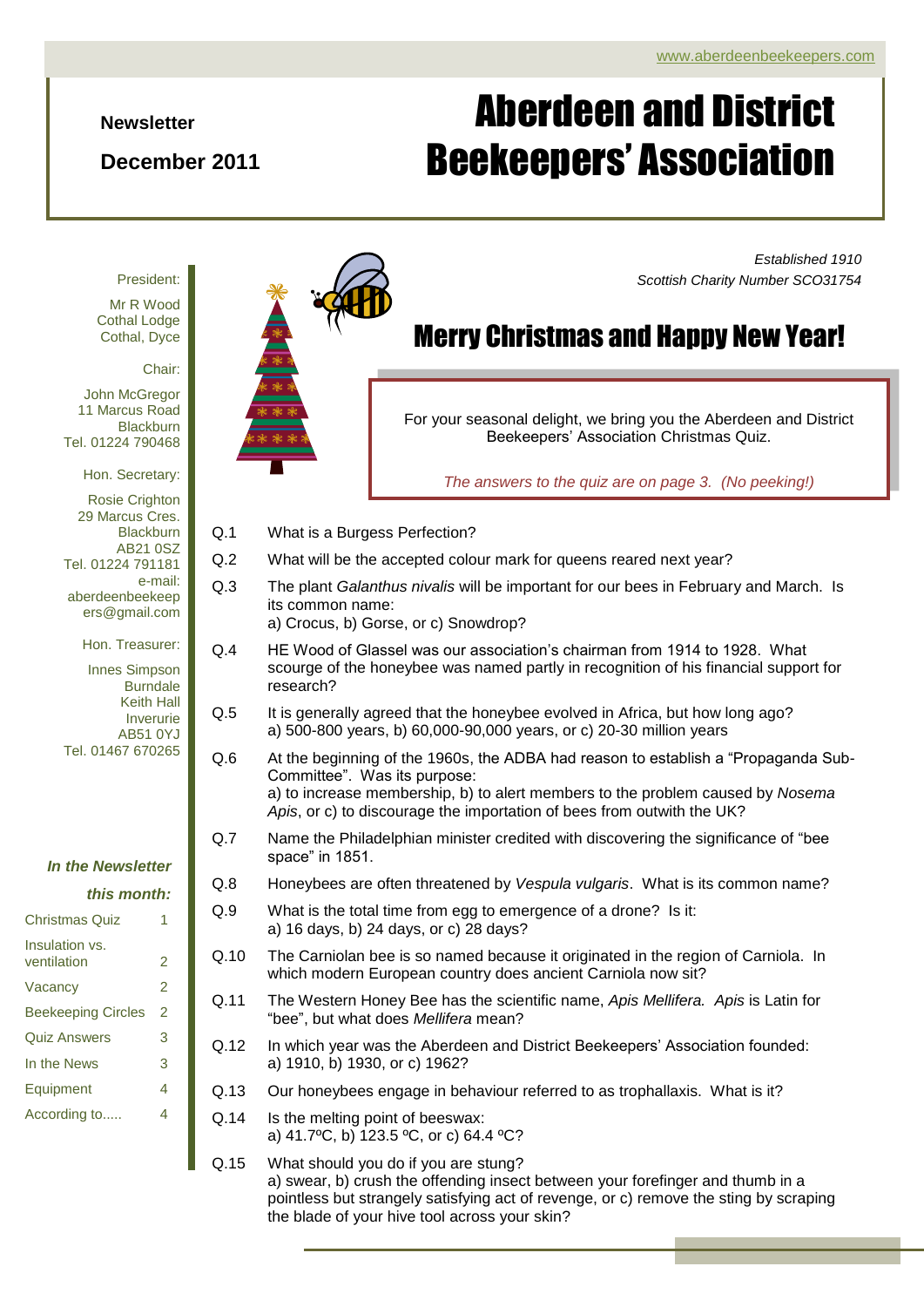Last month **A Member Asked** about the apparently contradictory advice regarding insulating hives and providing good ventilation. JM has offered this explanation:

"Your question implies that by ventilating the hive in order to stop the build up of dampness you will be negating any benefit from providing insulation beneath the roof. Here's the logic: with the bees gathered in a cluster during the very cold weather, it will be of benefit to them not to have a flow of cold air moving up from the hive entrance and/or open mesh floor, through the mass of bees, and out via the central feed hole in the crown board. Blocking off the feed hole(s) and placing some insulating material in the space between the crown board and the roof will overcome this problem.

"However, it's accepted wisdom now that dampness can be as harmful, if not more harmful, to the bees that the cold. So, through raising the crown board slightly by placing matchsticks at each corner, you are allowing an air flow through the brood body, without channelling this onto the cluster itself. Basically it's a trade-off. And, like most other aspects of beekeeping, there will be supporters of this strategy, as well as those who have different methods of managing their bees through the winter."

*If you have a question for our members that you wish to be printed in the January newsletter, contact Graham Torrie.*

**Important Call to Members**:

### Vacancy: Association Treasurer

Any member able to give support to this critical business aspect of the Association please contact the Secretary, Rosie Crighton, on 01224 791181or by e-mail at: [aberdeenbeekeepers@gmail.com](mailto:aberdeenbeekeepers@gmail.com)

*Please note that there already exists an efficient and effective system for carrying out the relevant duties. No special qualifications are needed, just a reasonably good head for figures and a little spare time.*







If you would like to join an existing beekeeping circle in the following areas, contact -

Helen Anderson, based in **Inverurie**, on 01467 620750, e-mail: [sh.and@gmx.com](mailto:sh.and@gmx.com)

Graham Torrie, based in **Torphins**, on 013398 82038, e-mail: [grahamtorrie002@btinternet.com](mailto:grahamtorrie002@btinternet.com)

*The initiative relies on individual members volunteering to compile and share (with permission) a list of names and contact numbers of other beekeepers in their local area, then to take things forward as the members of the circle deem fit. If you would be prepared to co-ordinate a beekeeping circle in your own area, please contact Graham Torrie.*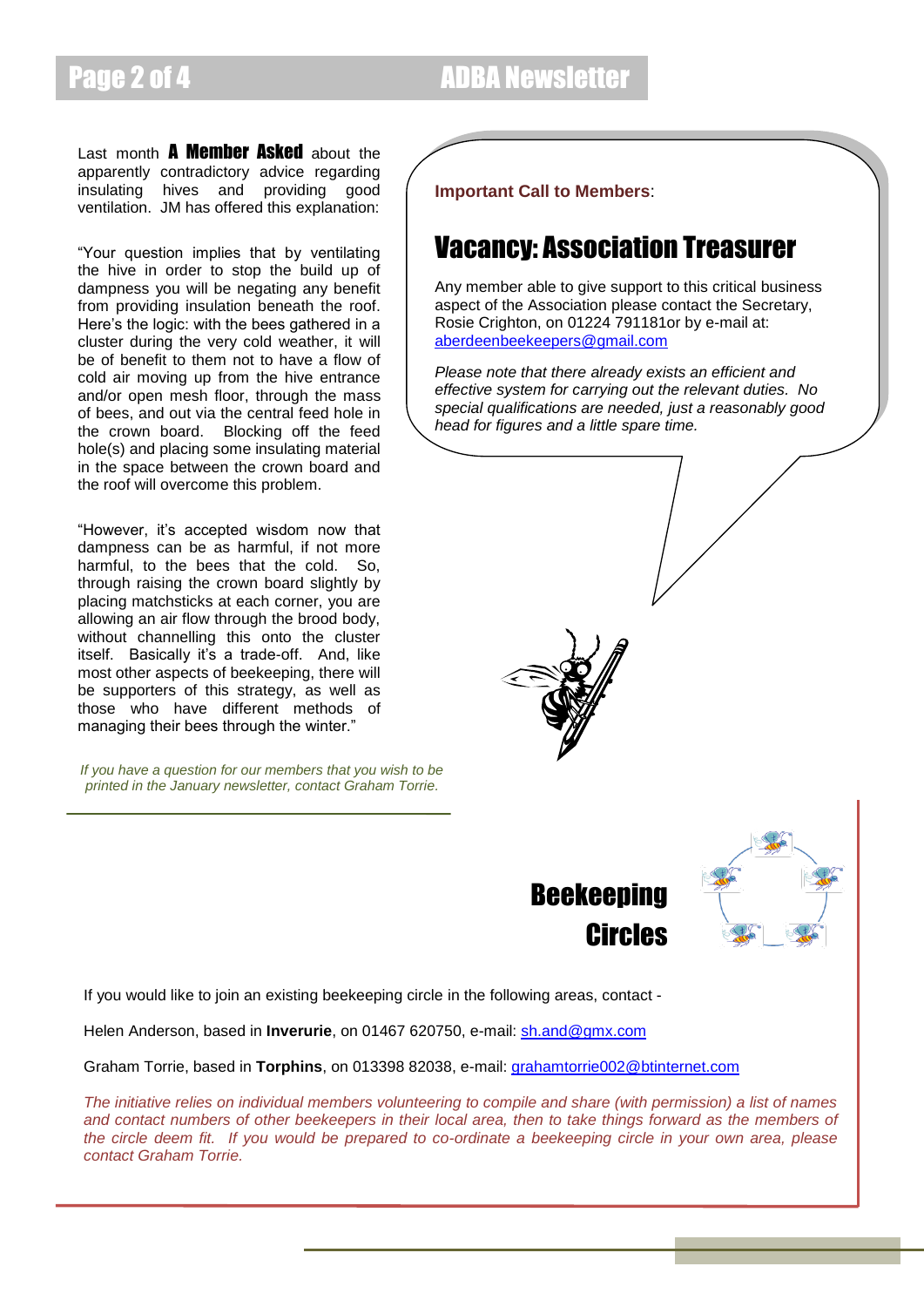Page 3 of 4 ADBA Newsletter

### Foraging around

**Dr Alan Bowman**, who spoke at the ADBA AGM last May about his work in tackling Varroa mite, has received a prestigious **Spirit of Scotland Award**. Dr Bowman and his team at the University of Aberdeen are working out a way in which to target a Varroa gene essential to life, for example one producing proteins involved in the operation of the mites' nervous system - a process referred to as "gene knockdown". His award, under the *Environment* category was reported by the Scotsman at:

*[http://www.scotsman.com/news/spirit\\_of\\_scotland\\_winners\\_put\\_on](http://www.scotsman.com/news/spirit_of_scotland_winners_put_on_a_dram_fine_show_1_1989330) [\\_a\\_dram\\_fine\\_show\\_1\\_1989330](http://www.scotsman.com/news/spirit_of_scotland_winners_put_on_a_dram_fine_show_1_1989330)*



#### **Brainy Bees**

Scientists at the University of Sheffield believe decision making mechanisms in the human brain could mirror how swarms of bees choose new nest sites. Striking similarities have been found in decision making systems between humans and insects in the past but now researchers believe that bees could teach us about how our brains work.

Experts say the insects even appear to have solved indecision, an often paralysing thought process in humans, with scouts who seek out any honeybees advertising rival nest sites and butt against them with their heads while producing shrill beeping sounds. Dr. Patrick Hogan of the University of Sheffield, who constructed the mathematical model of the bees, said: "The bees target their stop signal only at rivals within the colony, preventing the colony as a whole from becoming deadlocked with indecision when choosing a new home."

The research was reported on the Cutting Edge news website at: <http://www.thecuttingedgenews.com/index.php?article=53344&pageid=28&pagename=Sci-Tech>

**And finally.....**a group of New Zealand beekeepers has cracked a large scale bee rustling ring. Not happy with the lack of response by the police to the theft of their hives, the sleuths from the Whangarei Bee Club tracked down the crooks' beehive "chop shop", where stolen colonies and equipment were broken down and re-assembled for subsequent resale to unsuspecting customers. A man has now appeared in court charged with the thefts.

The story was reported on New Zealand's Country99TV, and the short news item can be viewed at: [http://www.youtube.com/watch?v=](http://www.youtube.com/watch?v=kyAWndYFDAc) [kyAWndYFDAc](http://www.youtube.com/watch?v=kyAWndYFDAc)

#### Quiz Answers

Q.1: The Burgess Perfection was a double walled hive produced in the 1800s by JT Burgess and Son of Exeter, which could be bought for the princely sum of seven shillings and ninepence (about 39p!)

Q.2: Yellow

Q.3: c)

Q.4: *Acarapis Woodi* (Rennie) – the mite that gives rise to the disease Acarine Q.5: c)

- Q.6: a) *(membership of the association had fallen from 3,000 in 1953 to about 350 in 1960)*
- Q.7: Rev. LL Langstroth

Q.8: The common wasp

- Q.9: b)
- Q.10: Slovenia

Q.11: *Mellifera* comes from the Latin *melli,* meaning "honey" and *ferre,* "to bear". So *Apis Mellifera* means "honey-bearing bee"

Q.12: a)

Q.13: The sharing of food or fluids between members of the colony

 $Q$  14 $\cdot$  c)

Q.15: a) and b) *[character-dependent]* and c)